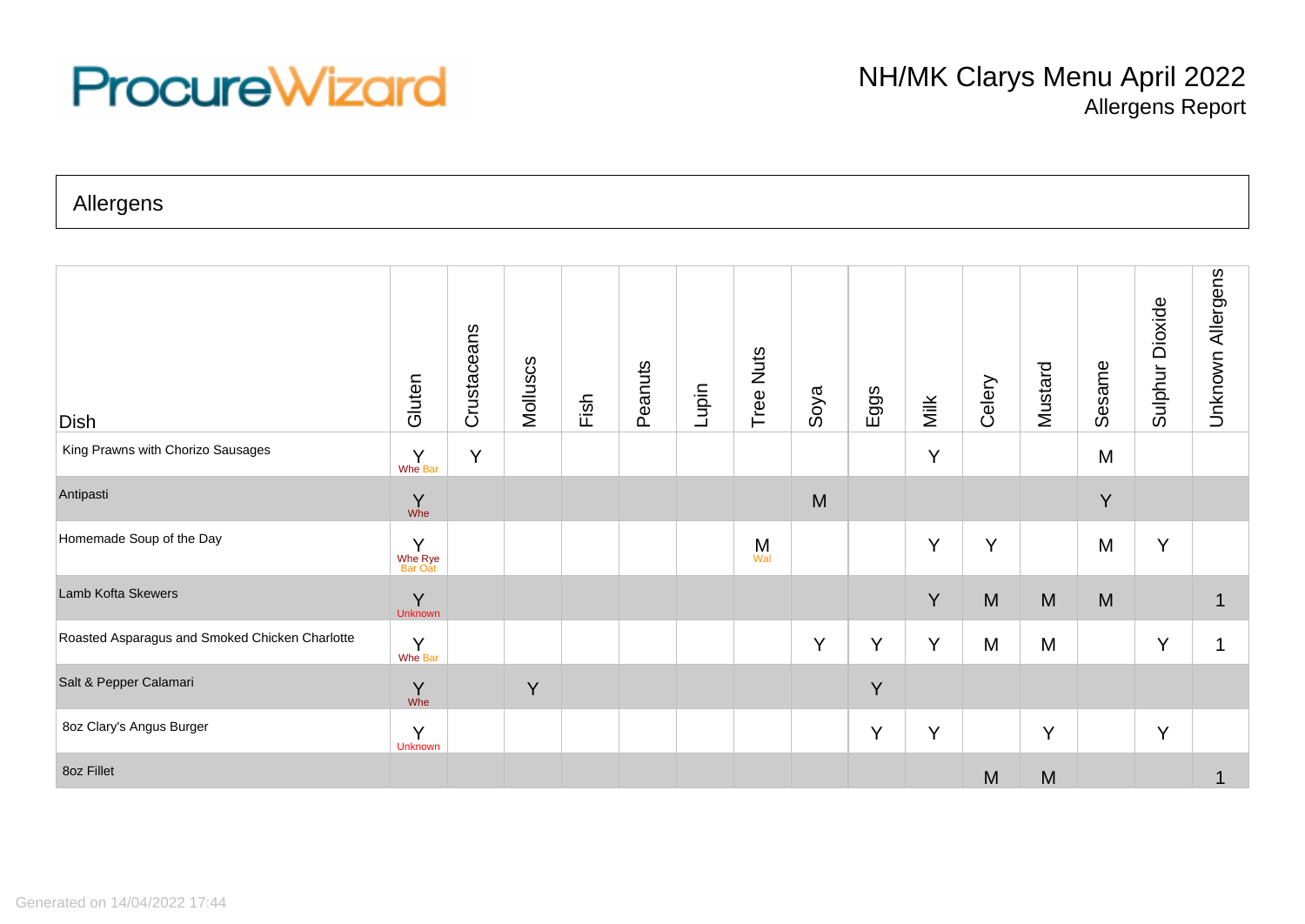| <b>Dish</b>                                                     | Gluten                  | Crustaceans | Molluscs | Fish | Peanuts | Lupin | Tree Nuts                                     | Soya | Eggs | Milk | Celery | Mustard | Sesame | Sulphur Dioxide | Unknown Allergens |
|-----------------------------------------------------------------|-------------------------|-------------|----------|------|---------|-------|-----------------------------------------------|------|------|------|--------|---------|--------|-----------------|-------------------|
| 8oz Sirloin                                                     |                         |             |          |      |         |       |                                               |      |      |      | M      | M       |        |                 |                   |
| Chicken Burger                                                  | Y<br>Unknown            |             |          |      |         |       |                                               |      | Y    | Y    |        | Y       |        | Y               |                   |
| Hand Battered Fish and Chips                                    | Y<br>Whe Bar            |             |          | Y    |         |       |                                               |      | Y    |      |        | Y       |        |                 | 1                 |
| Pan Fried Salmon Supreme with King Prawns and<br><b>Mussels</b> | $\gamma$ Whe Bar        | Y           | Y        | Y    |         |       |                                               |      | Y    | Y    | Y      | Y       |        | Y               |                   |
| 10oz Rib-Eye                                                    |                         |             |          |      |         |       |                                               |      |      |      | M      | M       |        |                 | $\mathbf{1}$      |
| Aspers Vegan Burger                                             | Y<br>Whe Rye<br>Bar Oat |             |          |      |         |       | M<br>Alm Brz<br>Cas Haz<br>Mac Pec<br>Pis Wal | Y    | Y    | Y    |        | Y       |        | Y               |                   |
| Caesar Salad                                                    | $Y$<br>Whe Bar          |             |          |      |         |       |                                               | Y    | Y    | Y    |        |         |        |                 |                   |
| Caesar Salad with Chicken & Bacon                               | $\sum_{\text{Whe Bar}}$ |             |          |      |         |       |                                               | Y    | Y    | Y    |        |         |        |                 | $\mathbf 1$       |
| Caesar Salad with Halloumi                                      | $Y$ Whe Bar             |             |          |      |         |       |                                               | Y    | Y    | Y    |        |         |        |                 |                   |
| Caesar Salad with King Prawns                                   | $\gamma$ Whe Bar        | Y           |          |      |         |       |                                               | Y    | Y    | Y    |        |         |        |                 |                   |
| Chef's loaded burger                                            | Y<br>Whe Rye<br>Bar     |             |          |      |         |       |                                               |      | Y    | Y    |        | Y       | M      | Y               |                   |
| Chicken and Rib Combo                                           | $\gamma$ Whe Bar        |             |          |      |         |       |                                               | Y    | Y    | Y    | Y      | Y       |        | Y               | $\overline{2}$    |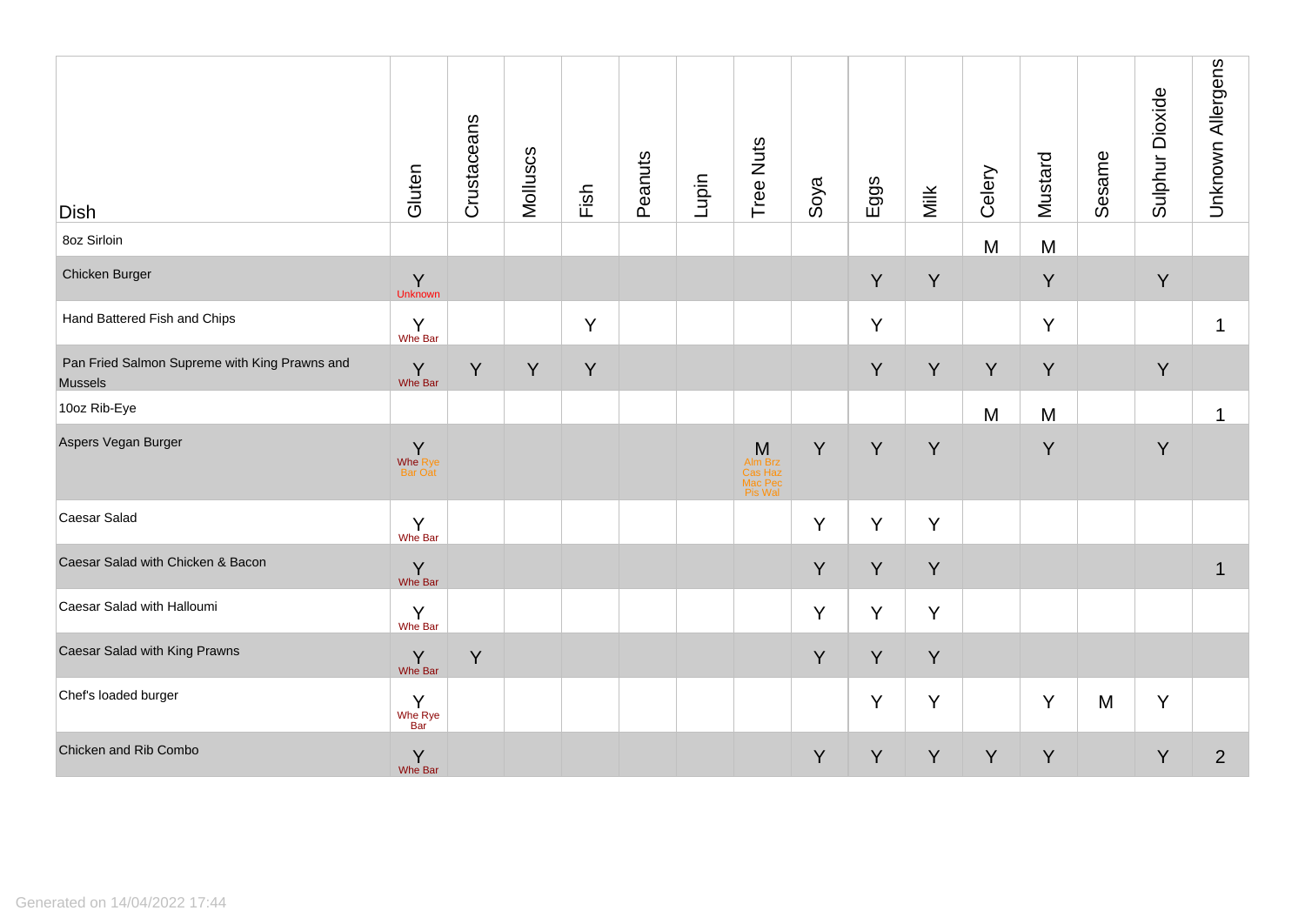| <b>Dish</b>                                    | Gluten                                        | Crustaceans | Molluscs | Fish | Peanuts | Lupin | Tree Nuts                                                                                                                | Soya | Eggs | Milk | Celery | Mustard | Sesame | Sulphur Dioxide | <b>Unknown Allergens</b> |
|------------------------------------------------|-----------------------------------------------|-------------|----------|------|---------|-------|--------------------------------------------------------------------------------------------------------------------------|------|------|------|--------|---------|--------|-----------------|--------------------------|
| Chicken Tikka Masala                           | $\begin{matrix} Y \\ \text{Whe} \end{matrix}$ |             |          |      |         |       |                                                                                                                          |      |      | Y    |        |         |        | Y               | $\mathbf 1$              |
| <b>Grill Master</b>                            | $\frac{1}{\sqrt{2}}$<br><b>Bar Oat</b>        |             |          |      |         |       |                                                                                                                          | Y    | M    | Y    | Y      | Y       |        | Y               |                          |
| Mediterranean Penne                            | Y<br>Unknown                                  |             |          |      | M       |       | $\begin{array}{c}\n\mathsf{A}\mathsf{Im}\,\mathsf{Brz} \\ \mathsf{Cas}\,\mathsf{Haz}\n\end{array}$<br>Mac Pec<br>Pis Wal | Y    |      |      |        |         |        | Y               |                          |
| Mediterranean Penne with Chicken               | Y<br>Unknown                                  |             |          |      | M       |       | <b>Y</b><br>Alm Brz<br>Cas Haz<br>Mac Pec<br>Pis Wal                                                                     | Y    |      |      |        |         |        | Y               |                          |
| Mixed Grill                                    | Y<br><b>Unknown</b>                           |             |          |      |         |       |                                                                                                                          |      | Y    |      |        |         |        |                 | 1                        |
| Paprika Chicken                                | <b>M</b><br>Whe Rye<br>Bar Oat                |             |          |      |         |       |                                                                                                                          |      |      | Y    | M      | M       |        | Y               | $\mathbf 1$              |
| Sea Bass Fillets with a Garlic and Herb Butter | $\begin{matrix} Y \\ \text{Whe} \end{matrix}$ | Y           |          | Y    |         |       |                                                                                                                          |      |      | Y    | M      | M       |        | Y               |                          |
| Seafood Platter                                | $Y$ whe                                       | Y           | Y        | Y    |         |       |                                                                                                                          |      |      |      |        |         |        |                 |                          |
| Au Poivre Peppercorn Sauce                     | M<br>Whe Rye<br>Bar Oat                       |             |          |      |         |       |                                                                                                                          | M    | M    | Υ    | Y      | M       |        |                 |                          |
| <b>Beer Battered Onion Rings</b>               | $\overline{Y}$<br>Whe Bar                     |             |          |      |         |       |                                                                                                                          |      |      |      |        |         |        |                 |                          |
| <b>Blue Cheese Sauce</b>                       | Y<br>Whe Bar                                  |             |          |      |         |       |                                                                                                                          |      | Y    | Y    | M      |         |        |                 | $\mathbf 1$              |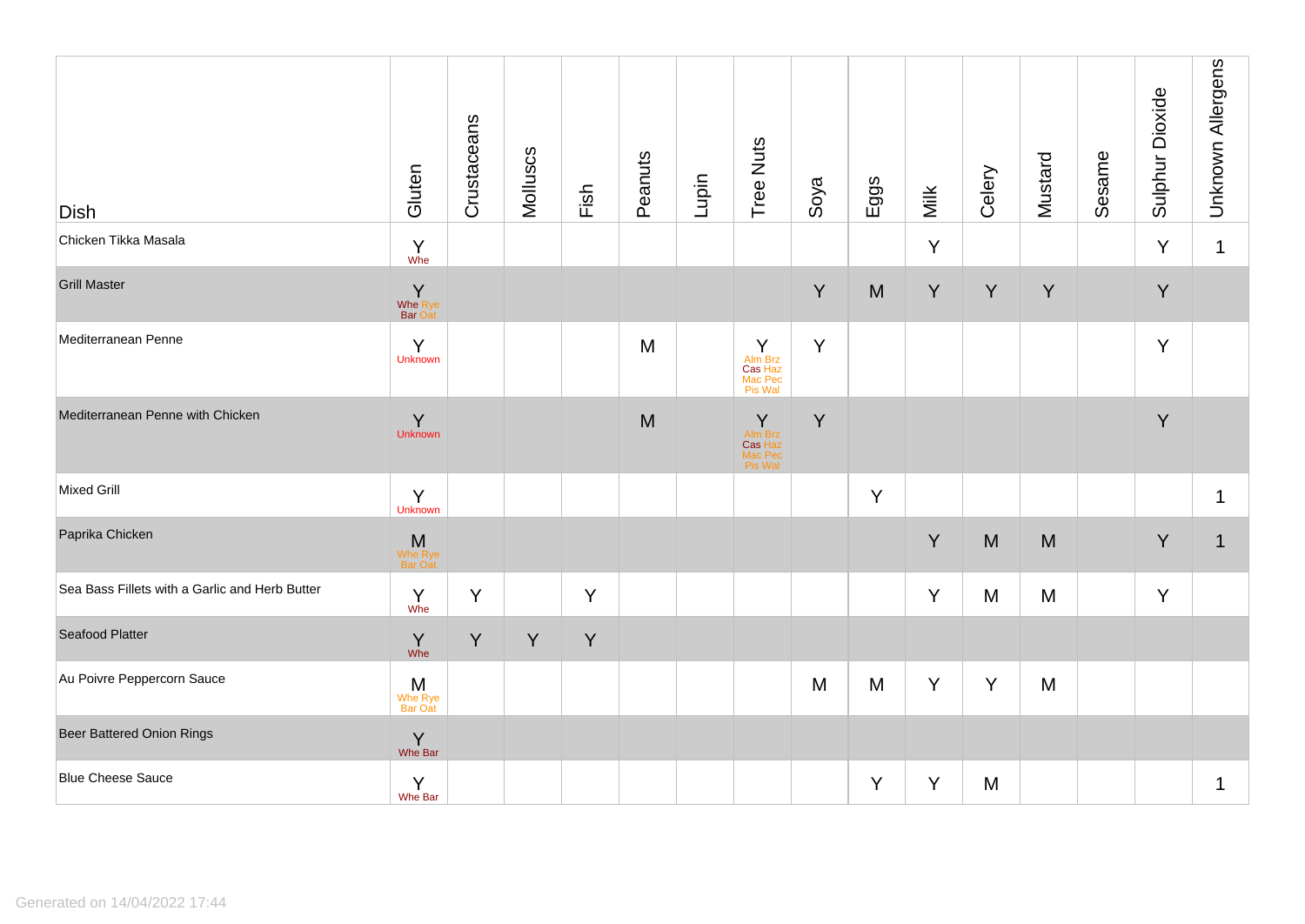| Dish                      | Gluten                         | Crustaceans | Molluscs | Fish | Peanuts | Lupin | Tree Nuts | Soya | Eggs | Milk | Celery | Mustard | Sesame | Sulphur Dioxide | Unknown Allergens |
|---------------------------|--------------------------------|-------------|----------|------|---------|-------|-----------|------|------|------|--------|---------|--------|-----------------|-------------------|
| <b>Chunky Chips</b>       |                                |             |          |      |         |       |           |      |      |      |        |         |        |                 |                   |
| Crusty Baguette           | $\sum_{\text{Whe Bar}}$        |             |          |      |         |       |           |      |      | Y    |        |         | M      |                 |                   |
| Diane Sauce               | $M_{\text{Whe}}$               |             |          |      |         |       |           |      |      | Y    |        | Y       |        | Y               |                   |
| <b>Dressed Salad</b>      | Y<br>Unknown                   |             |          | Y    |         |       |           |      | Y    | Y    |        |         |        |                 |                   |
| Fries                     |                                |             |          |      |         |       |           |      |      |      |        |         |        |                 |                   |
| <b>Halloumi Fries</b>     |                                |             |          |      |         |       |           |      |      | Y    |        |         |        |                 |                   |
| Homemade Crunchy Coleslaw |                                |             |          |      |         |       |           |      | Y    | Y    |        | Y       |        | Y               |                   |
| Jacket Potato             |                                |             |          |      |         |       |           |      |      | Y    |        |         |        |                 |                   |
| Panache of Vegetables     | <b>M</b><br>Whe Rye<br>Bar Oat |             |          |      |         |       |           |      |      |      | M      | M       |        | $\sf Y$         |                   |
| Sauteed Garlic Mushrooms  |                                |             |          |      |         |       |           |      |      | Y    |        |         |        |                 |                   |
| <b>Sauteed Potatoes</b>   |                                |             |          |      |         |       |           |      |      |      | Y      | Y       |        |                 |                   |
| Sweet Potato Fries        |                                |             |          |      |         |       |           |      |      |      |        |         |        |                 |                   |
| Trio of Garlic Bread      | Y<br>Unknown                   |             |          |      |         |       |           | M    |      | Y    |        |         |        |                 |                   |
| Bailey's Tiramisu         | $\Upsilon$<br>Whe              |             |          |      |         |       |           |      | Y    | Y    |        |         |        |                 |                   |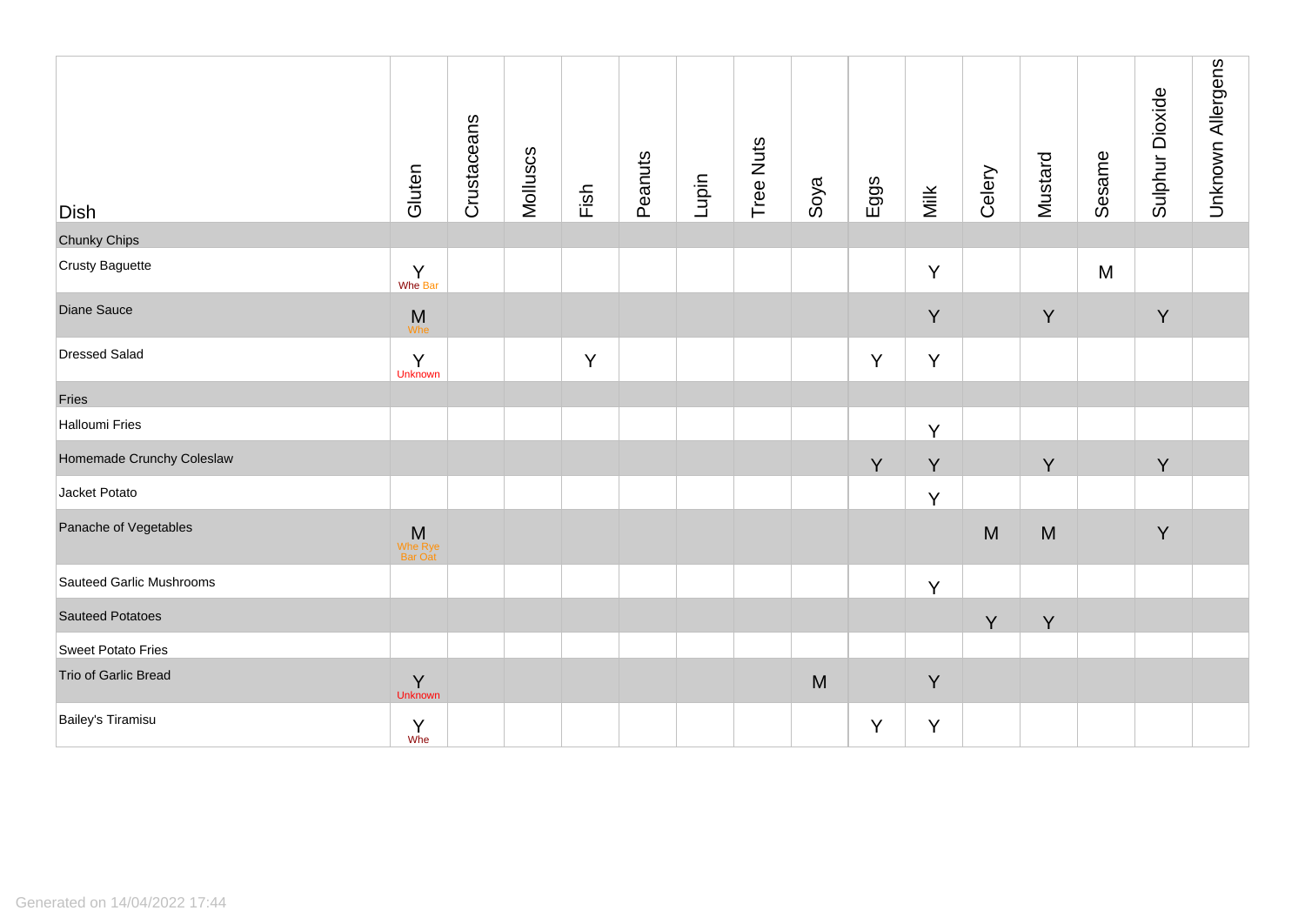| Dish                                | Gluten                        | Crustaceans | Molluscs | Fish | Peanuts | Lupin | Tree Nuts                                     | Soya | Eggs   | Milk   | Celery | Mustard | Sesame | Dioxide<br>Sulphur I | Unknown Allergens |
|-------------------------------------|-------------------------------|-------------|----------|------|---------|-------|-----------------------------------------------|------|--------|--------|--------|---------|--------|----------------------|-------------------|
| Chocolate, Almond & Pistachio Torte | $\sf Y$<br>Whe Rye<br>Bar Oat |             |          |      | M       |       | Y<br>Alm Haz<br>Mac Pec<br>Pis Wal            | Y    | M      | M      |        |         |        |                      |                   |
| Creme Brulee                        |                               |             |          |      |         |       |                                               |      | $\vee$ | $\vee$ |        |         |        |                      |                   |
| Selection of Luxury Ice Cream       | Y<br>Whe Bar                  |             |          |      | M       |       | Y<br>Alm Brz<br>Cas Haz<br>Mac Pec<br>Pis Wal |      | Y      | Y      |        |         |        | Y                    |                   |
| Sticky Toffee Pudding               | Y<br>Whe                      |             |          |      | M       |       | Y<br>Alm Brz<br>Cas Haz<br>Mac Pec<br>Pis Wal |      | Y      | Y      |        |         |        | Y                    |                   |
| Strawberry & Fizz Truffle           | Y<br>Whe                      |             |          |      | M       |       | Y<br>Alm Brz<br>Cas Haz<br>Mac Pec<br>Pis Wal | Y    | Y      | Y      |        |         |        |                      |                   |

\* Allergens marked with 'M' may contain that allergen.



|  | May Conta |
|--|-----------|
|  |           |

|     | Allergen      |
|-----|---------------|
| Whe | Wheat         |
| Rye | Rye           |
| Bar | <b>Barley</b> |